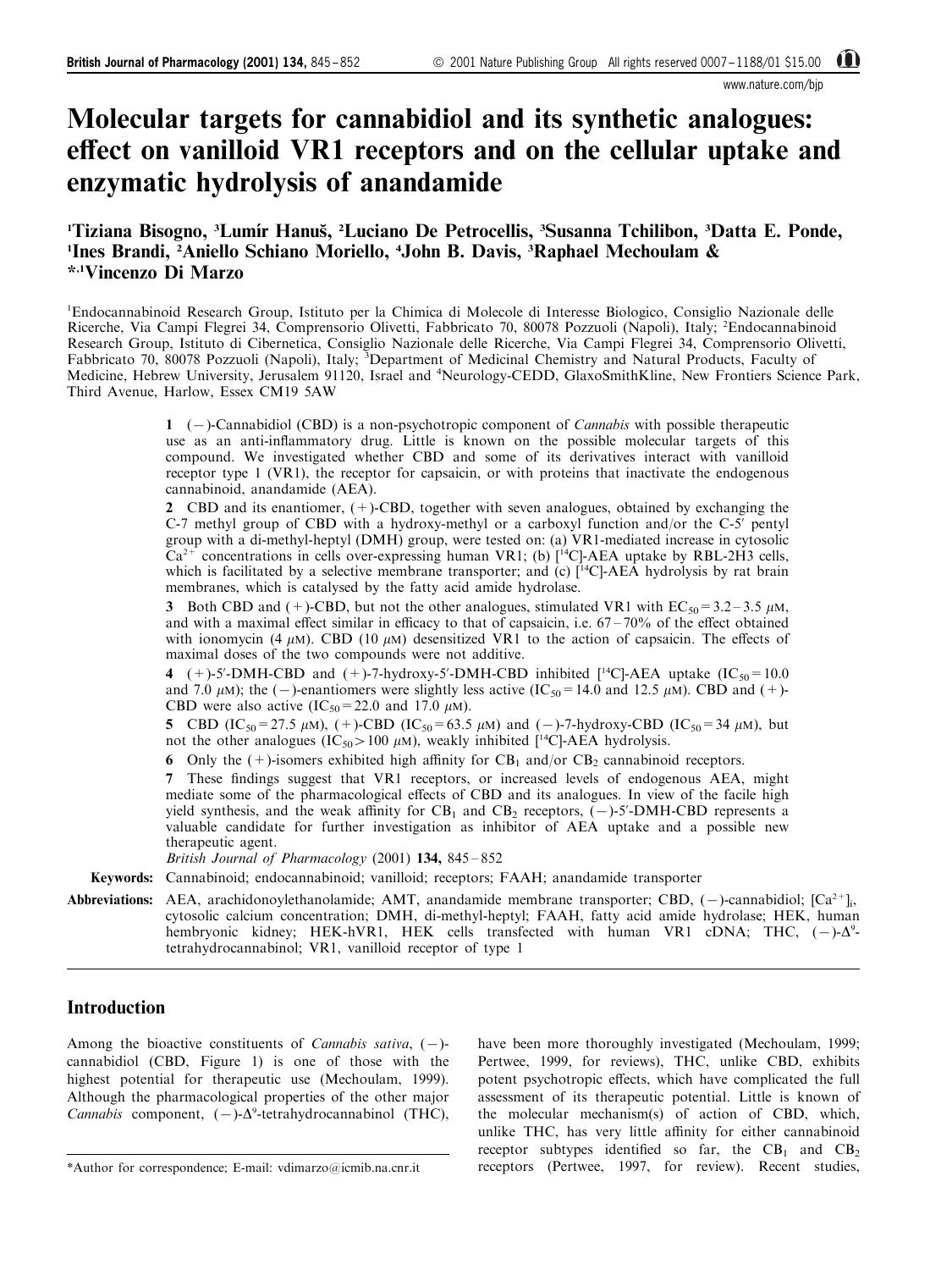<span id="page-1-0"></span>

Figure 1 Chemical structures of cannabidiol and capsaicin. The numbering for cannabidiol carbon atoms, and a possible cannabidiollike conformation for capsaicin are shown.

together with the earlier finding of the anti anxiety ([Guimaraes](#page-6-0) [et al](#page-6-0)[., 1994](#page-6-0)), neuro-protective and anti-convulsive activity of CBD and some of its analogues ([Consroe](#page-6-0) [et al](#page-6-0)[., 1981](#page-6-0); [Martin](#page-7-0) [et al](#page-7-0)[., 1987](#page-7-0)), indicate that CBD may also exert cyto-protective effects by inhibiting the release of inflammatory cytokines from blood cells [\(Srivastava](#page-7-0) [et al](#page-7-0)[.,](#page-7-0) [1998;](#page-7-0) [Malfait](#page-6-0) [et al](#page-6-0)[., 2000](#page-6-0)), thus producing an antiinflammatory action, for example against rheumatoid arthritis [\(Malfait](#page-6-0) [et al](#page-6-0)[., 2000\)](#page-6-0). These effects of CBD may be due to its anti-oxidant properties ([Hampson](#page-6-0) [et al](#page-6-0)[.,](#page-6-0) [1998\)](#page-6-0), to its direct interaction with cytochrome p450 enzymes ([Bornheim & Correia, 1989](#page-6-0)) and other enzymes of the `arachidonate cascade' [\(Burstein](#page-6-0) [et al](#page-6-0)[., 1985\)](#page-6-0), or to an action at a specific receptor. Recent studies have investigated whether CBD interacts with proteins of the 'endocannabinoid signalling system' other than the  $CB_1/CB_2$ receptors. These proteins are: (i) fatty acid amide hydrolase (FAAH) [\(Cravatt](#page-6-0) [et al](#page-6-0)[., 1996](#page-6-0)), the intracellular enzyme catalysing the hydrolysis of the endogenous cannabinoid ligand, anandamide (arachidonoylethanolamide, AEA) ([Ueda](#page-7-0) [et al](#page-7-0)[., 2000](#page-7-0), for review); and (ii) the `anandamide membrane transporter' (AMT) (Di Marzo et al., 1994), which facilitates the transport of AEA across the cell membrane and, subsequently, its intracellular degradation (Hillard & Jarrahian, 2000, for review). It was found that CBD inhibits both AEA hydrolysis by FAAH-containing membrane preparations ([Watanabe](#page-7-0) *[et al](#page-7-0).*, 1996), and AEA uptake by  $RBL-2H3$  cells via the AMT [\(Rakhshan](#page-7-0) [et al](#page-7-0)[.,](#page-7-0) [2000\)](#page-7-0). Although these effects were observed at high  $\mu$ M concentrations, these findings raised the possibility that some of the pharmacological actions of CBD might be due to inhibition of AEA degradation, with subsequent enhancement of the endogenous levels of this mediator, for which neuroprotective [\(Hansen](#page-6-0) [et al](#page-6-0)[., 1998](#page-6-0)) and antiinflammatory (Di Marzo et al., 2000a) properties have been previously suggested.

Many pharmacological activities of CBD have been established only in vivo, hence some of them may be due to CBD metabolites. The metabolism of CBD is well established. The primary step is hydroxylation on C-7, leading to  $(-)$ -7-hydroxy-CBD, followed by further oxidation to  $(-)$ -7carboxy-CBD [\(Agurell](#page-6-0) [et al](#page-6-0)[., 1986](#page-6-0)). Although the metabolism of the dimethyl-heptyl homologue of CBD and of the  $(+)$ enantiomer of CBD has not been investigated, it is reasonable to assume that it follows the same pathways. Hence we prepared these CBD metabolites, their DMH homologues and some of the respective metabolites in the unnatural  $(+)$ series. In particular, in the present study we have examined whether the stereochemistry and the presence of certain chemical groups on the  $C-5'$  and  $C-1$  of CBD affect its capability of influencing AEA inactivation via the AMT and FAAH. Furthermore, we have addressed the question of the possible molecular transducer of CBD by studying the possibility that this natural compound, its  $(+)$ -enantiomer and some of its synthetic analogues, interact with another proposed target for AEA, i.e. the vanilloid receptor type 1 (VR1) for capsaicin [\(Holzer, 1991](#page-6-0), Figure 1). This protein is a ligand-, heat- and proton-activated non-specific cation channel acting as a molecular integrator of nociceptive stimuli ([Tominaga](#page-7-0) [et al](#page-7-0)[., 1998\)](#page-7-0). Recently, it was discovered that AEA is a full, albeit weak, VR1 agonist [\(Zygmunt](#page-7-0) [et al](#page-7-0)[.,](#page-7-0) [1999; Smart](#page-7-0) [et al](#page-7-0)[., 2000\)](#page-7-0) and that synthetic capsaicin analogues can interact with either  $CB_1$  receptors or the AMT, or both (Di Marzo *et al.*, 1998). Thus, there appears to be some overlap between the ligand recognition properties of VR1 and  $CB_1$  receptors and, in particular, of VR1 and the AMT [\(De Petrocellis](#page-6-0) [et al](#page-6-0)[., 2000;](#page-6-0) Szallasi & Di Marzo, 2000). Although VR1, via the release of inflammatory and algesic peptides, is involved in inflammatory hyperalgesia ([Davis](#page-6-0)  $et$ [al](#page-6-0)[., 2000; Caterina](#page-6-0) [et al](#page-6-0)[., 2000](#page-6-0)), the stimulation of this receptor by capsaicin and some of its analogues leads to rapid desensitization, with subsequent paradoxical analgesic and anti-inflammatory effects ([Holzer, 1991](#page-6-0); [Szallasi &](#page-7-0) [Blumberg, 1999\)](#page-7-0). As a consequence of this tachyphylactic effect, capsaicin, like CBD, has been used to treat arthritis ([Lorton](#page-6-0) [et al](#page-6-0)[., 2000](#page-6-0)) and convulsions [\(Dib & Falchi, 1996](#page-6-0)).

We report data suggesting that VR1 is a possible molecular target for CBD, and that inhibitors of the AMT can be developed by chemical modification of this natural product.

# Methods

## **Materials**

The synthesis of some of the compounds assayed in this study will be described separately. CBD, whose structure and stereochemistry were described many years ago ([Mechoulam & Shvo, 1963; Mechoulam & Gaoni, 1967](#page-7-0)), was isolated from hashish.  $(-)-5'$ -DMH-CBD,  $(+)-CBD$ and  $(+)$ -5'-DMH-CBD were prepared as described previously [\(Baek](#page-6-0) [et al](#page-6-0)[., 1985](#page-6-0); [Leite](#page-6-0) [et al](#page-6-0)[., 1982\)](#page-6-0). The synthesis of the CBD metabolite,  $(-)-7$ -hydroxy-CBD was recently reported [\(Tchilibon & Mechoulam, 2000](#page-7-0)). [14C]-AEA  $(5 \text{ mCi mmol}^{-1})$  was synthesized from  $[$ <sup>14</sup>C]-ethanolamine and arachidonoyl chloride as described (Devane et al., 1992b). Capsaicin, ionomycin and capsazepine were purchased from Sigma.

# Cytosolic calcium concentration  $(\int Ca^{2+} \infty)$  assay

Over-expression of human VR1 cDNA into human hembryonic kidney (HEK) 293 cells was carried out as described previously [\(Hayes](#page-6-0) [et al](#page-6-0)[., 2000\)](#page-6-0). Cells were grown as monolayers in minimum essential medium supplemented with non-essential amino acids, 10% foetal calf serum and 0.2 mM glutamine, and maintained under  $95\%/5\%$  O<sub>2</sub>/CO<sub>2</sub> at 37°C. The effect of the substances on  $[Ca^{2+}]$ <sub>i</sub> was determined by using Fluo-3, a selective intracellular fluorescent probe for  $Ca^{2+}$  [\(Smart](#page-7-0) *[et al](#page-6-0).*, 2000; [De Petrocellis](#page-6-0) *et al.*, 2000). One day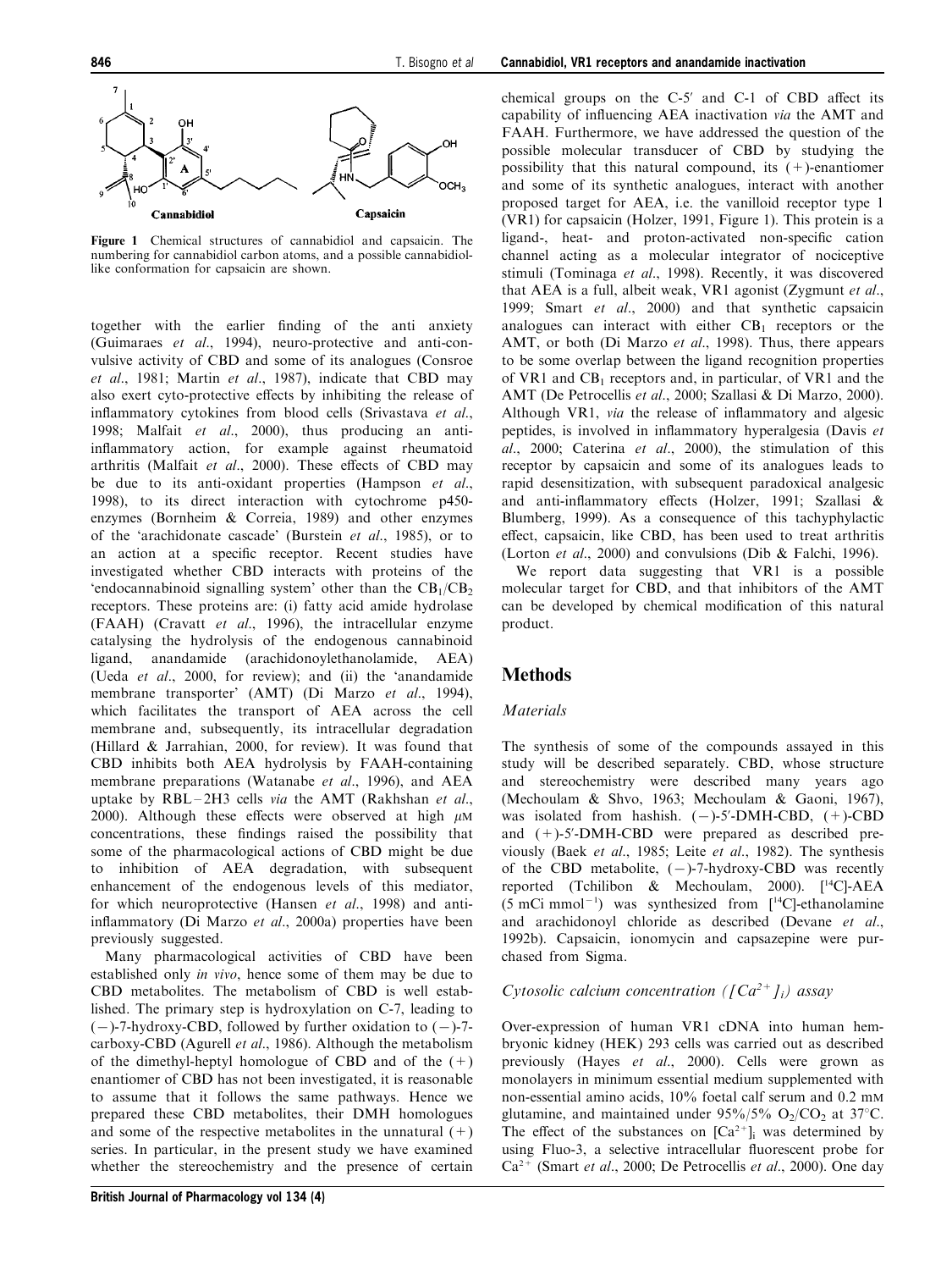prior to experiments, cells were transferred into 6-well dishes coated with Poly-L-lysine (Sigma) and grown in the culture medium mentioned above. On the day of the experiment the cells  $(50 - 60,000$  per well) were loaded for 2 h at  $25^{\circ}$ C with  $4 \mu$ M Fluo-3 methylester (Molecular Probes) in DMSO containing 0.04% Pluoronic. After the loading, cells were washed with Tyrode  $pH = 7.4$ , trypsinized, resuspended in Tyrode and transferred to the cuvette of the fluorescence detector (Perkin-Elmer LS50B) under continuous stirring. Experiments were carried out by measuring cell fluorescence at 25<sup>°</sup>C ( $\lambda_{EX}$ =488 nm,  $\lambda_{EM}$ =540 nm) before and after the addition of the test compounds at various concentrations. Capsazepine (10  $\mu$ M) was added 30 min before CBD. Data are expressed as the concentration exerting a half-maximal effect (EC<sub>50</sub>). The efficacy of the effect was determined by comparing it to the analogous effect observed with  $4 \mu M$ ionomycin. Response calibration was carried out by measuring the fluorescence intensity of intracellular fluo-3 with known extracellular  $[Ca^{2+}]$  (Molecular Probes). The following equation was used to determine an ion dissociation constant  $(K_d)$  of 325 nM:

$$
[\text{Ca}^{2+}]\text{free}=K_d[F-F_{min}]/[F_{max}-F],
$$

where  $F_{\text{min}}$  and  $F_{\text{max}}$  are the fluorescence intensities of fluo-3 without or with maximal  $[Ca^{2+}]$ , and F is the fluorescence intensity with an intermediate  $[Ca^{2+}]$ . Average  $F_{EM}/F_{EX}$  was 200 and this value was increased by  $60 + 7\%$  in the presence of 4  $\mu$ M ionomycin.

#### VR1 receptor binding assays

The affinity of CBD and  $(+)$ -CBD for human VR1 receptors was assessed by means of displacement assays carried out with membranes  $(50 \ \mu g \text{ tube}^{-1})$  from HEK-hVR1 cells, prepared as described previously ([Ross](#page-7-0) [et al](#page-7-0)[.,](#page-7-0)  $2001$ ), and the high affinity VR1 ligand [ $3H$ ]-resiniferatoxin  $(48 \text{ Ci mmol}^{-1}, \text{NEN-Dupont})$ , using the incubation conditions described previously [\(Ross](#page-7-0) [et al](#page-7-0)[., 2001](#page-7-0)). Under these conditions the  $K_d$  and  $B_{\text{max}}$  for [3H]-resiniferatoxin were 0.5 nM and 1.39 pmol mg<sup>-1</sup> protein. The  $K_i$  for the displacement of 1 nM [ 3 H]-resiniferatoxin by increasing concentrations of CBD and (+)-CBD was calculated from the  $IC_{50}$  values (obtained by GraphPad Software) using the Cheng-Prusoff equation. Specific binding was calculated with  $1 \mu M$  resiniferatoxin (Alexis Biochemicals) and was  $78.1 + 3.7\%$ .

#### Cannabinoid  $CB_1$  and  $CB_2$  receptor binding assays

These methods have been described previously by [Devane](#page-6-0) [et](#page-6-0) [al](#page-6-0)[. \(1992a\)](#page-6-0) for  $CB_1$ , and [Bayewitch](#page-6-0) [et al](#page-6-0)[. \(1996\)](#page-6-0) for  $CB_2$ . For  $CB<sub>1</sub>$  receptor binding assays synaptosomal membranes from rat brains were used. Sabra male rats weighing  $250 - 300$  g were decapitated and their brains, without the brain stem, were quickly removed. Synaptosomal membranes were prepared from the brains by centrifugations and gradient centrifugation after their homogenization. The synaptosomal proteins thus obtained were used in the binding assay. The  $CB<sub>2</sub>$  receptor binding assays were performed with transfected cells. COS-7 cells were transfected with plasmids containing CB<sub>2</sub> receptor cDNA, and crude membranes were prepared. The high affinity  $CB_1/CB_2$  receptor ligand, [3H]-HU-243, with

a dissociation constant of 45 pM, was incubated with synaptosomal membranes  $(3-4 \mu g)$ , for CB<sub>1</sub> assays, or transfected cells, for  $CB_2$  assays, for 90 min at 30°C with the different cannabidiol derivatives or with the vehicle alone, and then centrifuged at 13,000 r.p.m. for 6 min. Bound and free radioligand were separated by centrifugation. The data were normalized to  $100\%$  of specific binding, which was determined with 50 nM unlabelled HU-243. All experiments were repeated  $2-3$  times and each point performed in triplicate. The  $K_i$  values were determined with a GraphPad Prism program version 2.01 (San Diego, CA, U.S.A.) and using the  $Cheng-Prusoff$  equation.

#### Anandamide cellular uptake assay

The effect of compounds on the uptake of  $[$ <sup>14</sup>C]-AEA by rat basophilic leukaemia (RBL $-2H3$ ) cells was studied by using  $3.6 \mu M$  (10,000 c.p.m.) of [<sup>14</sup>C]-AEA as described previously [\(Bisogno](#page-6-0) [et al](#page-6-0)[., 1997](#page-6-0)). Cells were incubated with  $[$ <sup>14</sup>C]-AEA for 5 min at 37 $\degree$ C, in the presence or absence of varying concentrations of the inhibitors. Residual [14C]-AEA in the incubation media after extraction with  $CHCl<sub>3</sub>/$  $CH<sub>3</sub>OH$  2:1 (by vol.), determined by scintillation counting of the lyophilized organic phase, was used as a measure of the AEA that was taken up by cells [\(De Petrocellis](#page-6-0) [et al](#page-6-0)[.,](#page-6-0) [2000\)](#page-6-0). Data are expressed as the concentration exerting 50% inhibition of AEA uptake  $(IC_{50})$  calculated by GraphPad.

#### Fatty acid amide hydrolase assay

The effect of CBD and its analogues on the enzymatic hydrolysis of AEA was studied as described previously ([Bisogno](#page-6-0) [et al](#page-6-0)[., 1997\)](#page-6-0), using cell membranes from mouse neuroblastoma (N18TG2) cells, incubated with compounds and  $[$ <sup>14</sup>C]-AEA (9  $\mu$ M) in 50 mM Tris-HCl, pH 9, for 30 min at 37°C. [<sup>14</sup>C]-Ethanolamine produced from [14C]-AEA hydrolysis was measured by scintillation counting of the aqueous phase after extraction of the incubation mixture with 2 volumes of  $CHCl<sub>3</sub>/CH<sub>3</sub>OH$ 2 : 1 (by vol.). Data are expressed as the concentration exerting 50% inhibition of AEA uptake  $(IC_{50})$ , calculated by GraphPad.

#### **Statistics**

Means were compared by means of analysis of variance followed by Bonferroni's test (ANOVA, StatMost<sup>TM</sup> software, DataMost Corp.).

#### Results

## Effect of CBD analogues on human vanilloid VR1 receptors

The effects upon  $[Ca^{2+}]$ ; in HEK -hVR1 cells of CBD,  $(+)$ -CBD, and  $(-)$ -7-hydroxy-5'-DMH-CBD (HU-317) are shown in [Figure 2](#page-3-0). These three compounds all induced an increase in  $[Ca^{2+}]$  and behaved as full agonists as compared to capsaicin, although only the two former compounds exerted this effect with an  $EC_{50}$  < 10  $\mu$ M and independently of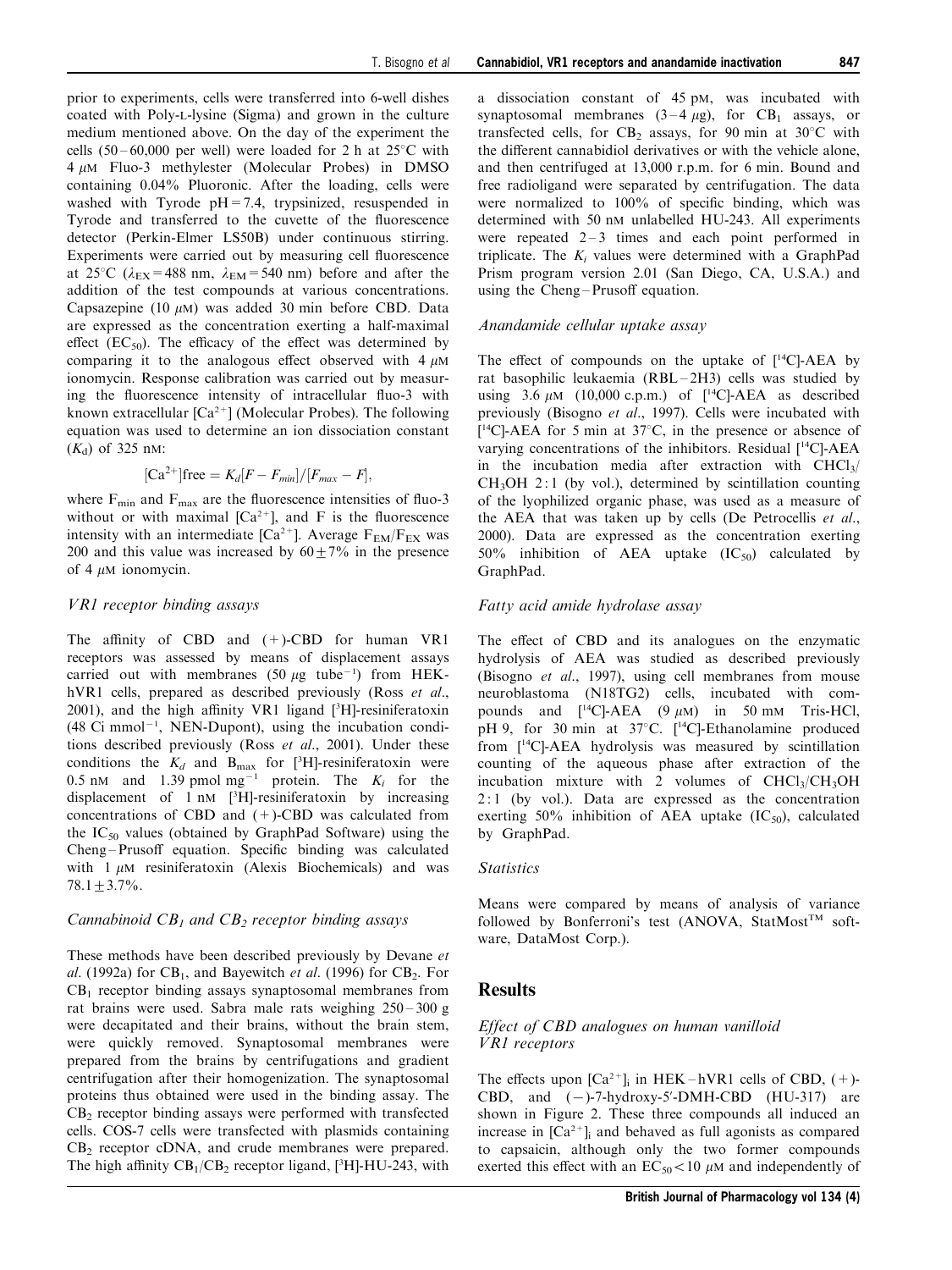<span id="page-3-0"></span>

|                                     |                        |                  | 243 to rat brain synaptosomes (CB <sub>1</sub> , K <sub>i</sub> , $\mu$ M) and the binding of [ <sup>3</sup> H]-HU-243 to COS-7 CB <sub>2</sub> -transfected cell membranes (CB <sub>2</sub> , K <sub>i</sub> , $\mu$ M) |                   |
|-------------------------------------|------------------------|------------------|--------------------------------------------------------------------------------------------------------------------------------------------------------------------------------------------------------------------------|-------------------|
| Analogue                            | $AMT$                  | $FAAH$           | $\mathcal{C}\mathcal{B}_I$                                                                                                                                                                                               | CB <sub>2</sub>   |
| CBD                                 | $22.0 \pm 1.7$         | $27.5 \pm 3.3$   | >10                                                                                                                                                                                                                      | >10               |
| $(\bullet)$ -CBD                    | $17.0 \pm 1.6^{\rm a}$ | $63.5 \pm 4.2^b$ | $0.842 \pm 0.036$                                                                                                                                                                                                        | $0.203 \pm 0.016$ |
| $(-)-5$ <sup>L</sup> DMH-CBD        | $14.0 \pm 1.3$         | $>100$           | $> \! 10$                                                                                                                                                                                                                | 1.8               |
| $\left(+\right)\!\cdot\!5$ -DMH-CBD | $10.0 \pm 1.2^{\rm a}$ | $>100$           | $0.0174 \pm 0.0018$                                                                                                                                                                                                      | $0.211 \pm 0.023$ |
| (-)-7-OH-5-DMH-CBD                  | $12.5 \pm 2.0$         | >100             | 4.4                                                                                                                                                                                                                      | $0.671 \pm 0.012$ |
| $(+)$ -7-OH-5'-DMH-CBD              | $7.0\pm1.2^{\rm a}$    | $>100$           | $0.0025 \pm 0.00003$                                                                                                                                                                                                     | $0.044 + 0.0031$  |
| $(-) -7 - OH - CBD$                 | $\sim 50$              | $34.0 \pm 2.9$   | >10                                                                                                                                                                                                                      | >10               |
| $( - ) - 1 - COOH - CBD$            | $>50$                  | $>100$           | $> \! 10$                                                                                                                                                                                                                | $>10$             |
| (-)-1-COOH-5'-DMIN-CBD              | > 50                   | $>100$           | 1.9                                                                                                                                                                                                                      | 5.0               |

Data for AMT and FAAH are means $\pm$ s.e.mean of  $n=4$  experiments, and for CB<sub>1</sub> and CB<sub>2</sub> binding assays are means $\pm$ s.e.mean of  $n=3$  experiments, except for those compounds with little affinity (K<sub>i</sub>>1  $\mu$ M), where data are means of  $n=2$  experiments. <sup>a</sup>Means significantly lower than those of the  $(-)$ -enantiomers (P<0.05 by ANOVA). <sup>b</sup>Mean significantly higher than that of the  $(-)$ enantiomer  $(P-0.01$  by ANOVA).



Figure 2 Effect of  $(-)$ -CBD,  $(+)$ -CBD,  $(-)$ -7-OH-5'-DMH-CBD and capsaicin on cytosolic  $Ca^{2+}$  concentration in HEK-hVR1 cells. The effect is expressed as per cent of the effect of  $4 \mu$ M ionomycin, and data represent means  $\pm$  s.d. of  $n=4$  experiments. The effect of capsazepine (CPZ, 10  $\mu$ M) on 10  $\mu$ M CBD is also shown (open triangle).

their stereochemistry. In fact, the potency ( $EC_{50}$  3.2  $\pm$  0.4) and efficacy (max. effect  $68.5 \pm 3.1\%$  of the effect of 4  $\mu$ M ionomycin) of  $(+)$ -CBD were indistinguishable from those of CBD (EC<sub>50</sub> 3.5 + 0.3, max. effect 64.1 + 3.9%, means + s.e.- mean,  $n=4$ ). The efficacy of both compounds was almost identical to that of a maximal concentration of capsaicin  $(70.2 \pm 3.5\%$  at 10  $\mu$ M, mean  $\pm$  s.e.mean,  $n=4$ ), which was however 100 fold more potent ( $EC_{50} = 26 + 9$  nM). The other six CBD analogues examined in this study were all inactive or very weakly active on  $[Ca^{2+}]_i$ . The effect of CBD was abolished by the VR1 receptor antagonist capsazepine (10  $\mu$ M, Figure 2) and could not be observed in wild-type HEK cells (data not shown). This strongly suggests that this effect, like that of capsaicin, was due to stimulation of VR1 receptors. Binding assays for the displacement of [3H]resiniferatoxin from HEK-hVR1 cell membranes by CBD and  $(+)$ -CBD confirmed this hypothesis, and showed that CBD and  $(+)$ -CBD compete for the binding of  $[^3H]$ resiniferatoxin with  $K_i$  values  $(3.6 \pm 0.2 \text{ and } 3.0 \pm 0.3 \text{ }\mu\text{M})$ , respectively, means  $\pm$  s.d.,  $n=3$ ) similar to the EC<sub>50</sub> values for the effect on  $[Ca^{2+}]_i$ . Furthermore, capsaicin (0.1  $\mu$ M) and CBD (10  $\mu$ M) exhibited cross-desensitization of their effect on  $[Ca^{2+}]_i$ , providing evidence consistent with these two compounds acting at the same receptor. A 1 h pre-exposure to 0.1  $\mu$ M capsaicin reduced the effect of 10  $\mu$ M CBD from 66.7+3.4 to 11.7+1.5% of the effect of 4  $\mu$ M ionomycin, whereas a 1 h pre-exposure to 10  $\mu$ M CBD reduced the effect of 0.1  $\mu$ M capsaicin from 68.1  $\pm$  4.1 to 22.3  $\pm$  3.5% (means  $\pm$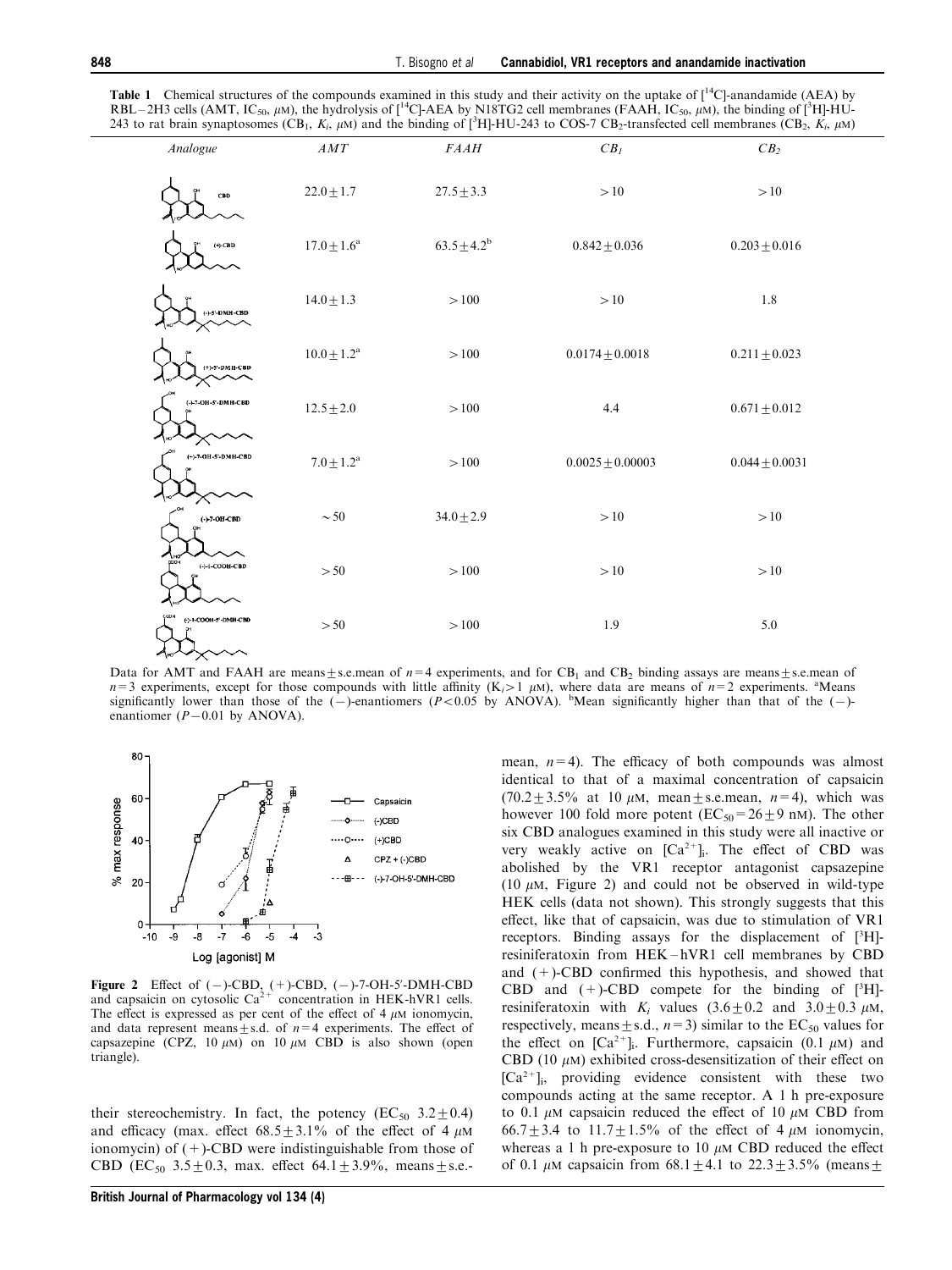

Figure 3 Effect of  $(-)$ -CBD and some of its analogues on the uptake of  $[{}^{14}$ Cl-anandamide (AEA) by RBL - 2H3 cells. The effect is expressed as per cent of  $\int_1^{14}$ Cl-AEA taken up by cells in the absence of any substance, and data are means of  $n=4$  experiments. The s.e.m. bars are not shown for the sake of clarity and were never higher than 5% of the means.



Figure 4 Effect of cannabidiol (CBD) and some of its analogues on the hydrolysis of  $\int_1^{14}$ Cl-anandamide (AEA) by N18TG<sub>2</sub> cell membranes. The effect is expressed as per cent of  $[$ <sup>14</sup>C]-AEA hydrolysed in the absence of any substance, and data are means $\pm$ s.e.mean of  $n=4$  experiments.  $\bullet = (+)$ -CBD;  $\bigcirc =$ CBD;  $\bullet = (-)$ -7hydroxy-CBD.

s.e.mean,  $n=4$ ,  $P<0.01$  by ANOVA). Co-treatment of cells with both capsaicin (10  $\mu$ M) and CBD (10  $\mu$ M) did not produce any additive effect  $(72.2+4.1\%$  of the effect of ionomycin, mean  $\pm$  s.e.mean,  $n=4$ ).

## Affinity of CBD analogues for cannabinoid  $CB<sub>1</sub>$ and  $CB<sub>2</sub>$  receptors

Of the nine compounds tested, the  $(-)$  analogues were all weakly active or inactive  $(K<sub>i</sub> > 10 \mu M)$  in binding assays for  $CB<sub>1</sub>$  and  $CB<sub>2</sub>$  receptor affinity (Table 1), with the exception of  $(-)$ -7-hydroxy-5'-DMH-CBD, which exhibited a weak affinity for CB<sub>2</sub> receptors  $(K<sub>i</sub>=0.7 \mu M)$ . By contrast, of the three  $(+)$ -analogues tested,  $(+)$ -5'-DMH – CBD and  $(+)$ -7hydroxy-5'-DMH – CBD behaved as high affinity  $CB_1$ receptor ligands  $(K<sub>i</sub>=17.4$  and 2.5 nM), and were  $10-20$  fold less active as  $CB_2$  receptor ligands  $(K<sub>i</sub>=211$  and 44.0 nM).

#### Effect of CBD analogues on the anandamide membrane transporter

Of the nine analogues tested, only  $(+)$ - and  $(-)$ -CBD,  $(+)$ and  $(-)-5'$ -DMH-CBD and  $(+)$ - and  $(-)-7$ -hydroxy-5'-DMH-CBD inhibited the uptake of [14C]-AEA from RBL – 2H3 cells with IC<sub>50</sub> values lower than 25  $\mu$ M (Figure 3 and Table 1). Of these six compounds, the  $(+)$ -enantiomers were significantly  $(P<0.05$  by ANOVA) and consistently more active than the  $(-)$ -enantiomers, and, in particular,  $(+)$ -5'-DMH-CBD and  $(+)$ -7-hydroxy-5'-DMH-CBD were as potent as the AMT inhibitor, AM404 [\(Khanolkar &](#page-6-0) [Makriyannis, 1999\)](#page-6-0) (IC<sub>50</sub> = 10.0, 7.0 and 8.1  $\mu$ M for the two compounds and AM404, respectively).  $(-)$ -7-hydroxy-5'- $DMH-CBD$  and  $(-)-5'$ -DMH-CBD were also almost as potent as AM404 (IC<sub>50</sub> = 12.5 and 14.0  $\mu$ M). The IC<sub>50</sub> of CBD (22.0  $\mu$ M) was higher than that previously reported for this compound in the same cell line (11.4  $\mu$ M; [Rakhshan](#page-7-0) *[et](#page-7-0)* [al](#page-7-0)[., 2000](#page-7-0)).

#### Effect of CBD analogues on fatty acid amide hydrolase

Only  $(+)$ - and  $(-)$ -CBD, and  $(-)$ -7-hydroxy-CBD exhibited a IC<sub>50</sub> $<$ 100  $\mu$ M for the inhibition of [<sup>14</sup>C]-AEA hydrolysis by N18TG2 cell membrane preparations (Figure 4 and Table 1), which express high levels of FAAH. The  $(-)$ -enantiomer was significantly more potent than the  $(+)$ -enantiomer, CBD being also the most potent compound found (IC<sub>50</sub>=27.5  $\mu$ M). However, none of the CBD analogues tested can be considered a potent inhibitor of FAAH (i.e. with an IC<sub>50</sub> $\leq$ 20  $\mu$ M). The activity of CBD in this study was higher than that previously reported for anandamide hydrolysis by mouse brain ([Watanabe](#page-7-0) [et al](#page-7-0)[., 1996](#page-7-0); 1998), where however only a very high concentration of the compound (160  $\mu$ M) was used.

#### **Discussion**

In this study we investigated whether CBD, now being considered as a possible therapeutic agent ([Straus, 2000\)](#page-7-0), is capable of interacting with the recently cloned vanilloid VR1 receptor. In fact, some of the pharmacological actions of CBD are similar to those of natural (e.g. capsaicin) and synthetic agonists of VR1. Although stimulation of VR1 receptors leads to vasodilation and inflammation, capsaicin and its long chain analogues exert anti-inflammatory effects by rapidly desensitizing VR1 receptors to the action of nociceptive stimuli and causing depletion of sensory vasoactive neuropeptides [\(Szallasi & Blumberg, 1999\)](#page-7-0). CBD also induces anti-inflammatory effects, a possible explanation for this property being its capability of modulating the release of anti-inflammatory or pro-inflammatory mediators ([Srivas](#page-7-0)[tava](#page-7-0) [et al](#page-6-0)[., 1998](#page-7-0), [Malfait](#page-6-0) et al[., 2000](#page-6-0)). CBD and capsaicin also have in common anti-convulsive and anti-rheumatoid-arthritis effects [\(Consroe](#page-6-0) [et al](#page-6-0)[., 1981](#page-6-0); [Dib & Falchi, 1996;](#page-6-0) [Malfait](#page-6-0) [et al](#page-6-0)[., 2000; Lorton](#page-6-0) [et al](#page-6-0)[., 2000\)](#page-6-0). Here we found that CBD, compared to capsaicin, is a full, although weak, agonist of human VR1 at concentrations that might be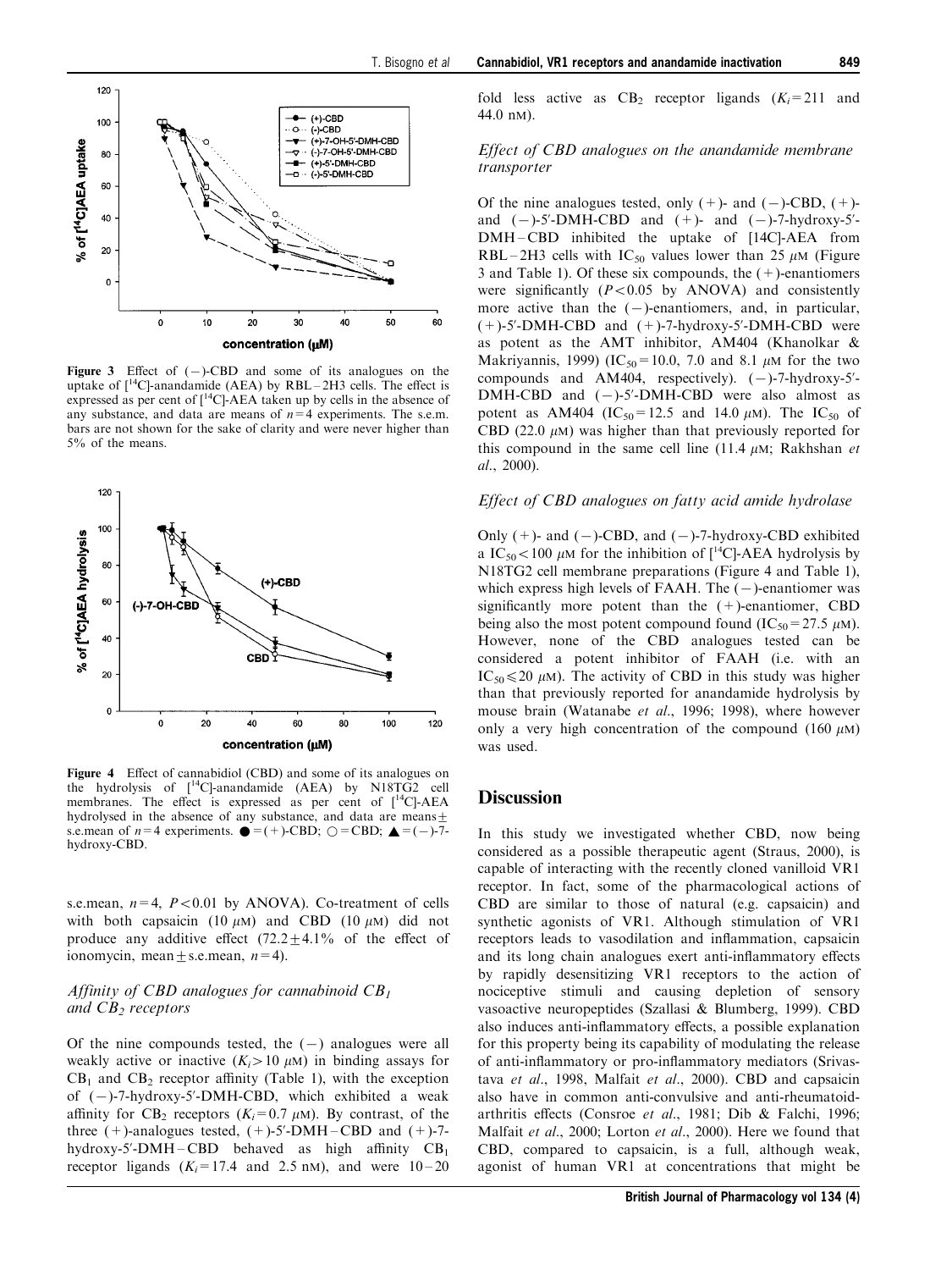attained after administration of this compound at the doses often used in vivo  $(10-50 \text{ mg kg}^{-1} \text{ in men})$ , and lower than those required for CBD to bind to cannabinoid receptors. CBD desensitized VR1 to the action of capsaicin, thus opening the possibility that this cannabinoid exerts an antiinflammatory action in part by desensitization of sensory nociceptors. Future studies with capsazepine (which antagonizes capsaicin effects in rats (Di Marzo *et al.*, 2001) but not always in mice (Di Marzo et al., 2000b), and VR1 `knockout' mice [\(Davis](#page-6-0) [et al](#page-6-0)[., 2000; Caterina](#page-6-0) [et al](#page-6-0)[., 2000](#page-6-0)), should test the involvement of VR1 in the pharmacological actions of CBD.

We found that insertion in CBD of a DMH instead of an n-pentyl chain on the C-5', or of a carboxyl function instead of the methyl group on the C-1, abolishes the capability of the cannabinoid to induce a VR1-mediated functional response, whereas insertion of both a hydroxy-group on the C-7 and of a 5'-DMH group decreases the potency but not the efficacy of CBD. By contrast, inversion of the stereochemistry does not modify the activity of CBD. These data suggest that the C-1 methyl and the aromatic `A' ring, which is chemically similar to the vanillyl moiety of capsaicin (Figure 1), are more important than the chiral part of CBD for its interaction with VR1. That CBD binds to the same site as capsaicin is suggested by the finding that both compounds displace [3H]-resiniferatoxin from its specific binding sites in membranes from cells over-expressing VR1 receptors (this study and [Ross](#page-7-0) [et al](#page-7-0)[., 2001\)](#page-7-0). However, while capsaicin exhibits higher potency than affinity for vanilloid receptors ([Szallasi & Blumberg, 1999](#page-7-0)), CBD is as active in the [ 3 H]-resiniferatoxin binding assay as in the hVR1 functional assay. This suggests that CBD is less capable than capsaicin to induce a VR1-mediated functional response at low concentrations, even though the efficacy of high concentrations of both compounds is the same. It should be noted that the cells used here to assess the functional activity at VR1 express high levels of this receptor, and that the potency and efficacy of CBD in native cells containing lower amounts of vanilloid receptors might be lower than those observed here.

The endocannabinoid AEA is thought to exert antiinflammatory and neuroprotective actions (Di Marzo et al., 2000a; [Hansen](#page-6-0) [et al](#page-6-0)[., 1998\)](#page-6-0). As it was found to inhibit the reuptake and hydrolysis of AEA in vitro ([Rakhshan](#page-7-0) [et al](#page-7-0)[.,](#page-7-0) [2000; Watanabe](#page-7-0) [et al](#page-7-0)[., 1996\)](#page-7-0), it is possible that CBD acts in part by interfering with AEA inactivation, thereby enhancing the putative tonic inhibitory action of AEA on inflammation. The fact that the pharmacological actions of CBD are not influenced by  $CB_1/CB_2$  receptor antagonists should not be taken as evidence against this hypothesis, since it is now established that AEA also acts upon non-cannabinoid receptor targets, including VR1 receptors and TASK-1  $K^+$ channels [\(Zygmunt](#page-7-0) [et al](#page-7-0)[., 1999](#page-7-0); [Maingret](#page-6-0) [et al](#page-6-0)[., 2001](#page-6-0)). Here we confirmed that CBD inhibits AEA transporter-mediated uptake by cells and enzymatic hydrolysis. We also found that analogues of CBD are inhibitors of the AMT, and that this property is more pronounced with  $(+)$ -enantiomers, or when the C-7 and C-5' are derivatized with a hydroxyl- and a DMH group, respectively. The most potent inhibitor found was  $(+)$ -7-hydroxy-5'-DMH-CBD. However, this compound exhibited high affinity for  $CB_1$  and  $CB_2$  receptors. Also (+)-5'-DMH-CBD was more active as a  $CB<sub>1</sub>$  and  $CB<sub>2</sub>$  receptor ligand than as an AMT inhibitor. By contrast,  $(-)$ -7hydroxy-5'-DMH-CBD and  $(-)$ -5'-DMH-CBD, which were

almost as potent as AM404 against the AMT, but, unlike AM404, had low affinity for the two cannabinoid receptors subtypes and no activity at VR1, may represent metabolically stable and relatively selective pharmacological tools for the study of AEA inactivation in vitro. The  $(-)$ -5'DMH-CBD is obtained by a facile, high yield synthesis ([Baek](#page-6-0) [et al](#page-6-0)[., 1985\)](#page-6-0) and may find application as therapeutic agent for those disorders where AEA exerts an endogenous tone with beneficial effects. The novel AMT inhibitors developed here should be tested also on the cellular uptake of palmitoylethanolamide, a natural anti-inflammatory AEA congener (Lambert & Di Marzo, 1999), since a recent study showed that CBD inhibits the facilitated transport of this compound into  $RBL-2H3$  cells ([Jacobsson & Fowler, 2001\)](#page-6-0).

We have mentioned above that the  $(+)$ -enantiomers of the CBD analogues tested here on AEA cellular uptake were more potent inhibitors than the  $(-)$ -enantiomers. A certain enantio-specificity for the interaction with the AMT has been noted previously also for AEA analogues (see [Khanolkar &](#page-6-0) [Makriyannis, 1999,](#page-6-0) for review). It was also noted that the same stereochemical preference existed for the interaction of these compounds with FAAH, whereas the interaction with  $CB<sub>1</sub>$  receptors followed the opposite enantio-selectivity ([Khanolkar & Makriyannis, 1999](#page-6-0)). We noted that CBD inhibits FAAH more potently than the  $(+)$ -enantiomer. By contrast, all but one of the  $(+)$ -CBD analogues tested exhibited much higher affinity for  $CB_1$  receptors than their  $(-)$ -enantiomers. Thus, for CBD analogues, the stereochemical requisites for the interaction with the AMT and  $CB_1$ receptors are the same, and they may be opposite to those necessary for the interaction with FAAH. The binding data were indeed unexpected. In the tetrahydrocannabinol series the  $(-)$   $(3R,4R)$  enantiomers bind to CB<sub>1</sub> and have pharmacological activity in various typical cannabinoid assays, while the  $(+)$   $(3S,4S)$  enantiomers are essentially inactive ([Mechoulam](#page-7-0) [et al](#page-7-0)[., 1988;](#page-7-0) [Howlett](#page-6-0) [et al](#page-6-0)[., 1990](#page-6-0); [Little](#page-6-0) [et al](#page-6-0)[., 1989; Jarbe](#page-6-0) [et al](#page-6-0)[., 1989\)](#page-6-0). In the CBD series of compounds we observed here the opposite situation. The reason for this dichotomy is unknown. Further studies investigating the potency and efficacy of the compounds in functional assays of  $CB_1$  receptor-mediated activity need to be performed in order to fully assess the cannabimimetic activity of the compounds in the  $(+)$ -CBD series.

In conclusion, the present study has provided novel insights into the possible mechanism(s) of action of the natural cannabinoid CBD by identifying in VR1 receptors a novel potential molecular target for this compound. Furthermore, we have shown that potent inhibitors of AEA cellular uptake can be developed from certain chemical modifications of CBD, and have confirmed that CBD can act in principle also by inhibiting AEA inactivation. Future studies will be needed to address the question of whether vanilloid receptors or endogenous cannabinoids contribute to the anti-inflammatory and neuroprotective actions of CBD.

We thank the U.S. National Institute on Drug Abuse (grant DA 9789, to R. Mechoulam), the Israel Science Foundation (to R. Mechoulan), the Yeshaya Horowitz Association (to R. Mechoulam) and the MURST (3933 to V. Di Marzo) for support.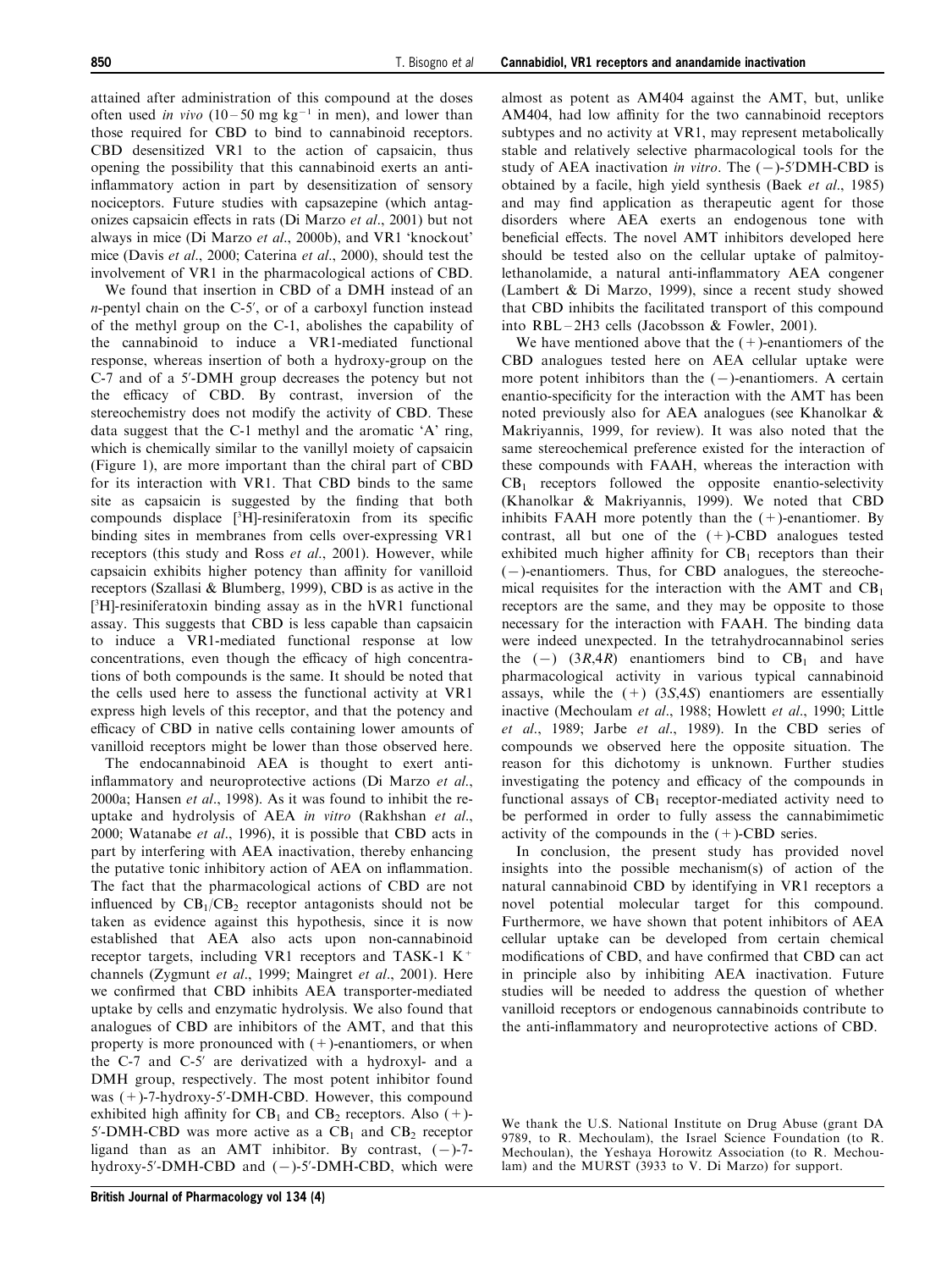#### <span id="page-6-0"></span>References

- AGURELL, S., HALLDIN, M., LINDGREN, J.E., OHLSSON, A., WID-MAN, M., GILLESPIE, H. & HOLLISTER, L. (1986). Pharmacokinetics and metabolism of delta-1-tetrahydrocannabinol and other cannabinoids with emphasis on man. Pharmacol. Rev., 38,  $21 - 43$ .
- BAEK, S.H., SREBNIK, M. & MECHOULAM, R. (1985). Borontri fluoride on alumina-a modified Lewis acid reagent. An improved synthesis of cannabidiol. Tetrahedron Lett., 26,  $10\overline{\smash{\big)}\,3 - 1086.}$
- BAYEWITCH, M., RHEE, M.H., AVIDOR-REISS, T., BREUER, A., MECHOULAM, R. & VOGEL, Z. (1996). (-)-Delta9-tetrahydrocannabinol antagonizes the peripheral cannabinoid receptormediated inhibition of adenylyl cyclase. J. Biol. Chem., 271,  $9902 - 9905$ .
- BISOGNO, T., MAURELLI, S., MELCK, D., DE PETROCELLIS, L. & DI MARZO, V. (1997). Biosynthesis, uptake, and degradation of anandamide and palmitoylethanolamide in leukocytes. J. Biol. Chem.,  $272$ ,  $3315 - 3323$ .
- BORNHEIM, L.M. & CORREIA, M.A. (1989). Effect of cannabidiol on cytochrome P-450 isozymes. Biochem. Pharmacol., 38, 2789 -2794.
- BURSTEIN, S., HUNTER, S.A. & RENZULLI, L. (1985). Prostaglandins and cannabis XIV. Tolerance to the stimulatory actions of cannabinoids on arachidonate metabolism. J. Pharmacol. Exp. Ther.,  $235, 87 - 91$ .
- CATERINA, M.J., LEFFLER, A., MALMBERG, A.B., MARTIN, W.J., TRAFTON, J., PETERSEN-ZEITZ, K.R., KOLTZENBURG, M., BASBAUM, A.I. & JULIUS, D. (2000). Impaired nociception and pain sensation in mice lacking the capsaicin receptor. Science, 288,  $306 - 313$ .
- CONSROE, P., MARTIN, A. & SINGH, V. (1981). Antiepileptic potential of cannabidiol analogs. J. Clin. Pharmacol., 21,  $428S - 436S$ .
- CRAVATT, B.F., GIANG, D.K., MAYFIELD, S.P., BOGER, D.L., LERNER, R.A. & GILULA, N.B. (1996). Molecular characterization of an enzyme that degrades neuromodulatory fatty-acid amides. Nature,  $384$ ,  $83 - 87$ .
- DAVIS, J.B., GRAY, J., GUNTHORPE, M.J., HATCHER, J.P., DAVEY, P.T., OVEREND, P., HARRIES, M.H., LATCHAM, J., CLAPHAM, C., ATKINSON, K., HUGHES, S.A., RANCE, K., GRAU, E., HARPER, A.J., PUGH, P.L., ROGERS, D.C., BINGHAM, S., RANDALL, A. & SHEARDOWN, S.A. (2000). Vanilloid receptor-1 is essential for inflammatory thermal hyperalgesia. Nature, 405,  $183 - 187.$
- DE PETROCELLIS, L., BISOGNO, T., DAVIS, J.B., PERTWEE, R.G. & DI MARZO, V. (2000). Overlap between the ligand recognition properties of the anandamide transporter and the VR1 vanilloid receptor: inhibitors of anandamide uptake with negligible capsaicin-like activity. FEBS Lett., 483,  $\overline{52} - 56$ .
- DEVANE, W.A., BREUER, A., SHESKIN, T., JARBE, T.U.C., EISEN, M. & MECHOULAM, R. (1992a). A novel probe for the cannabinoid receptor. J. Med. Chem.,  $35, 2065 - 2069$ .
- DEVANE, W.A., HANUS, L., BREUER, A., PERTWEE, R.G., STEVEN-SON, L.A., GRIFFIN, G., GIBSON, D. & MECHOULAM, R. (1992b). Isolation and structure of a brain constituent that binds to the cannabinoid receptor. Science,  $258$ ,  $1946 - 1949$ .
- DIB, B. & FALCHI, M. (1996). Convulsions and death induced in rats by Tween 80 are prevented by capsaicin. Int. J. Tissue React., 18,  $27 - 31$
- DI MARZO, V., BISOGNO, T., MELCK, D., ROSS, R., BROCKIE, H., STEVENSON, L., PERTWEE, R. & DE PETROCELLIS, L. (1998). Interactions between synthetic vanilloids and the endogenous cannabinoid system. FEBS Lett.,  $436$ ,  $449 - 454$ .
- DI MARZO, V., BREIVOGEL, C., BISOGNO, T., MELCK, D., PATRICK, G., TAO, Q., SZALLASI, A., RAZDAN, R.K. & MARTIN, B.R. (2000b). Neurobehavioral activity in mice of N-vanillyl-arachidonyl-amide. Eur. J. Pharmacol.,  $406$ ,  $363 - 374$ .
- DI MARZO, V., FONTANA, A., CADAS, H., SCHINELLI, S., CIMINO, G., SCHWARTZ, J.C. & PIOMELLI, D. (1994). Formation and inactivation of endogenous cannabinoid anandamide in central neurons. Nature, 372, 686-691.
- DI MARZO, V., LASTRES-BECKER, I., BISOGNO, T., DE PETROCEL-LIS, L., MILONE, A., DAVIS, J.B. & FERNANDEZ-RUIZ, J.J. (2001). Hypolocomotor effects in rats of capsaicin and two long chain capsaicin homologues. Eur. J. Pharmacol.,  $420$ ,  $123 - 131$ .
- DI MARZO, V., MELCK, D., DE PETROCELLIS, L. & BISOGNO, T. (2000a). Cannabimimetic fatty acid derivatives in cancer and inflammation. Prostaglandins Other Lipid Mediat.,  $61$ ,  $43 - 61$ .
- GUIMARAES, F.S., DE AQUIAR, J.C., MECHOULAM, R. & BREUER, A. (1994). Anxiolytic effect of cannabidiol derivatives in the elevated plus-maze. Gen. Pharmacol.,  $25$ ,  $161 - 194$ .
- HAMPSON, A.J., GRIMALDI, M., AXELROD, J. & WINK, D. (1998). Cannabidiol and  $(-)$  Delta-9-tetrahydrocannabinol are neuroprotective. Proc. Natl. Acad. Sci. U.S.A., 95, 8268-8273.
- HANSEN, H.S., LAURITZEN, L., MOESGAARD, B., STRAND, A.M. & HANSEN, H.H. (1998). Formation of N-acyl-phosphatidylethanolamines and N-acetylethanolamines: proposed role in neurotoxicity. Biochem. Pharmacol.,  $55$ ,  $719 - 725$ .
- HAYES, P., MEADOWS, H.J., GUNTHORPE, M.J., HARRIES, M.H., DUCKWORTH, D.M., CAIRNS, W., HARRISON, D.C., CLARKE, C.E., ELLINGTON, K., PRINJHA, R.K., BARTON, A.J., MED-HURST, A.D., SMITH, G.D., TOPP, S., MURDOCK, P., SANGER, G.J., TERRETT, J., JENKINS, O., BENHAM, C.D., RANDALL, A.D., GLOGER, I.S. & DAVIS, J.B. (2000). Cloning and functional expression of a human orthologue of rat vanilloid receptor-1. Pain,  $88, 205 - 215$ .
- HILLARD, C.J. & JARRAHIAN, A. (2000). The movement of Narachidonoylethanolamine (anandamide) across cellular membranes. Chem. Phys. Lipids,  $108$ ,  $123 - 134$ .
- HOLZER, P. (1991). Capsaicin: cellular targets, mechanisms of action, and selectivity for thin sensory neurons. Pharmacol.  $Rev.$ , 43, 143 – 201.
- HOWLETT, A.C., CHAMPION, T.M., WILKEN, G.H. & MECHOULAM, R. (1990). Stereochemical effects of 11-OH-delta-8-tetrahydrocannabinol-dimethylheptyl to inhibit adenylate cyclase and bind to the cannabinoid receptor. Neuropharmacology,  $29$ ,  $161 - 165$ .
- JACOBSSON, S.O. & FOWLER, C.J. (2001). Characterization of palmitoylethanolamide transport in mouse Neuro-2a neuroblastoma and rat RBL-2H3 basophilic leukaemia cells: comparison with anandamide. Br. J. Pharmacol.,  $132$ ,  $1743 - 1754$ .
- JARBE, T.U.C., HILTUNEN, A.J. & MECHOULAM, R. (1989). Stereospecificity of the discriminative stimulus functions of the dimethylheptyl homologs of 11-OH-delta-8-tetra-hydrocannabinol in rats and pigeons. J. Pharmacol. Exper. Ther.,  $250$ ,  $1000 -$ 1005.
- KHANOLKAR, A.D. & MAKRIYANNIS, A. (1999). Structure-activity relationships of anandamide, an endogenous cannabinoid ligand. Life Sci.,  $65, 607 - 616$ .
- LAMBERT, D.M. & DI MARZO, V. (1999). The palmitoylethanolamide and oleamide enigmas: are these two fatty acid amides cannabimimetic? Curr. Med. Chem.,  $6, 757 - 773$ .
- LEITE, J.R., CARLINI, E.A., LANDER, N. & MECHOULAM, R. (1982). Anticonvulsant effect of  $(-)$  and  $(+)$  isomers of CBD and their dimethyl heptyl homologs. *Pharmacol.*,  $124$ ,  $141 - 146$ .
- LITTLE, P.J., COMPTON, D.R., MECHOULAM, R. & MARTIN, B. (1989). Stereochemical effects of 11-OH-delta-8-THC-dimethylheptyl in mice and dogs. *Pharmacol. Biochem. Behavior*,  $32,661 -$ 666.
- LORTON, D., LUBAHN, C., ENGAN, C., SCHALLER, J., FELTEN, D.L. & BELLINGER, D.L. (2000). Local application of capsaicin into the draining lymph nodes attenuates expression of adjuvantinduced arthritis. Neuroimmunomodulation,  $7, 115 - 125$ .
- MAINGRET, F., PATEL, A.J., LAZDUNSKI, M. & HONORE, E. (2001). The endocannabinoid anandamide is a direct and selective blocker of the background  $K(+)$  channel TASK-1. *EMBO J.*, 20,  $47 - 54$ .
- MALFAIT, A.M., GALLILY, R., SUMARIWALLA, P.F., MALIK, A.S., ANDREAKOS, E., MECHOULAM, R. & FELDMANN, M. (2000). The nonpsychoactive cannabis constituent cannabidiol is an oral anti-arthritic therapeutic in murine collagen-induced arthritis. Proc. Natl. Acad. Sci. U.S.A., 97, 9561-9566.